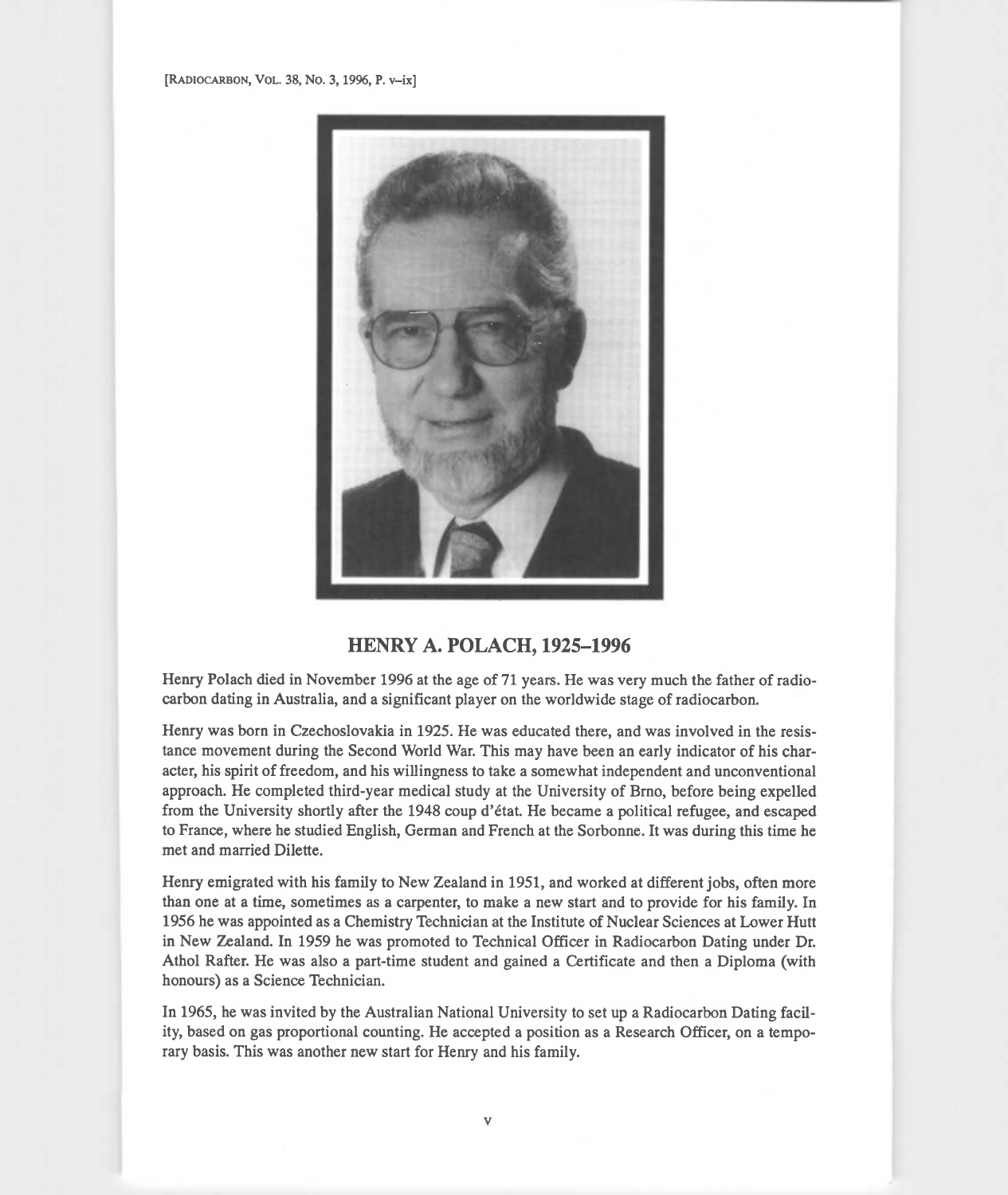## vi Obituary

The new laboratory at ANU was a joint enterprise between the then Department of Geophysics and Geochemistry in the Research School of Physical Sciences, and the Department of Prehistory in the Research School of Pacific Studies. In the early days, Henry had many problems in setting up the gas proportional counter for dating, using methane as the counting gas. The major difficulty was background instability. After a frustrating time trying to find patterns within the data, Henry was able to show a direct correlation between background fluctuations and the operation of an EN tandem Van de Graaf accelerator situated nearby in the Department of Nuclear Physics, Research School of Physical Sciences. Fortunately, one of the Ph.D students in the Department of Geophysics and Geochemistry at that time happened to be Jerry Stipp, who had been working on the early development of the liquid scintillation counting technique before he came to Canberra. Working together, the two of them quietly set up benzene synthesis lines, and produced a few radiocarbon ages using borrowed liquid scintillation counting equipment.

Henry carried out a meticulous study of backgrounds and standards using both gas proportional counting and liquid scintillation counting, and also made contributions to the development of both methane and benzene synthesis techniques. This work convincingly showed that while gas proportional counting using existing housing and facilities was not a viable proposition, liquid scintillation counting certainly was. Shortly afterwards, Henry persuaded the Beckman Instrument Company to provide a liquid scintillation counter for the Radiocarbon Laboratory.

In 1967, Henry's position as a Research Officer was made permanent. A series of promotions followed in later years, with the most significant being to the academic position of Fellow in 1977, and later to Senior Fellow (the equivalent of Associate Professor). This was a noteworthy achievement, since Henry did not have a formal degree.

In 1970, Henry was awarded a Churchill Fellowship, which enabled him to travel outside Australia and visit radiocarbon facilities in various countries over a period of nine months. He made contact with most of the major radiocarbon practitioners, and several worldwide collaborations began. The 1972 International Radiocarbon Conference in New Zealand brought Henry firmly onto the international stage.

During the 1970s and 1980s, the ANU lab became very well known for its contributions to Australian prehistory and Quaternary research. This was due in large measure to Henry's commitment to ensuring that the work was of the highest technical quality and that the results were interpreted correctly.

Quite a few people received training in Henry's lab. John Head joined the lab in June 1967. John Chappell and Jim Bowler prepared most of the samples for their Ph.D studies. Others went on to establish and run other labs-Richard Gillespie and Mike Barbetti in Australia, Alan Hogg in New Zealand, Jindarom Chvajarenpun in Thailand, Sushil Gupta in India, Zhou Weijian and Zhou Mingfu in China. Henry maintained good contact and working relationships with these and many other labs, including the lab at the then Australian Atomic Energy Commission under Graeme Calf, and a growing number of overseas labs.

The 1980s saw Henry embark on a research venture with Wallac Oy in Finland, which produced the Quantulus liquid scintillation counter, a wonderful instrument for low-level counting of natural radiocarbon samples. These counters are now pretty well standard in radiocarbon laboratories throughout the world.